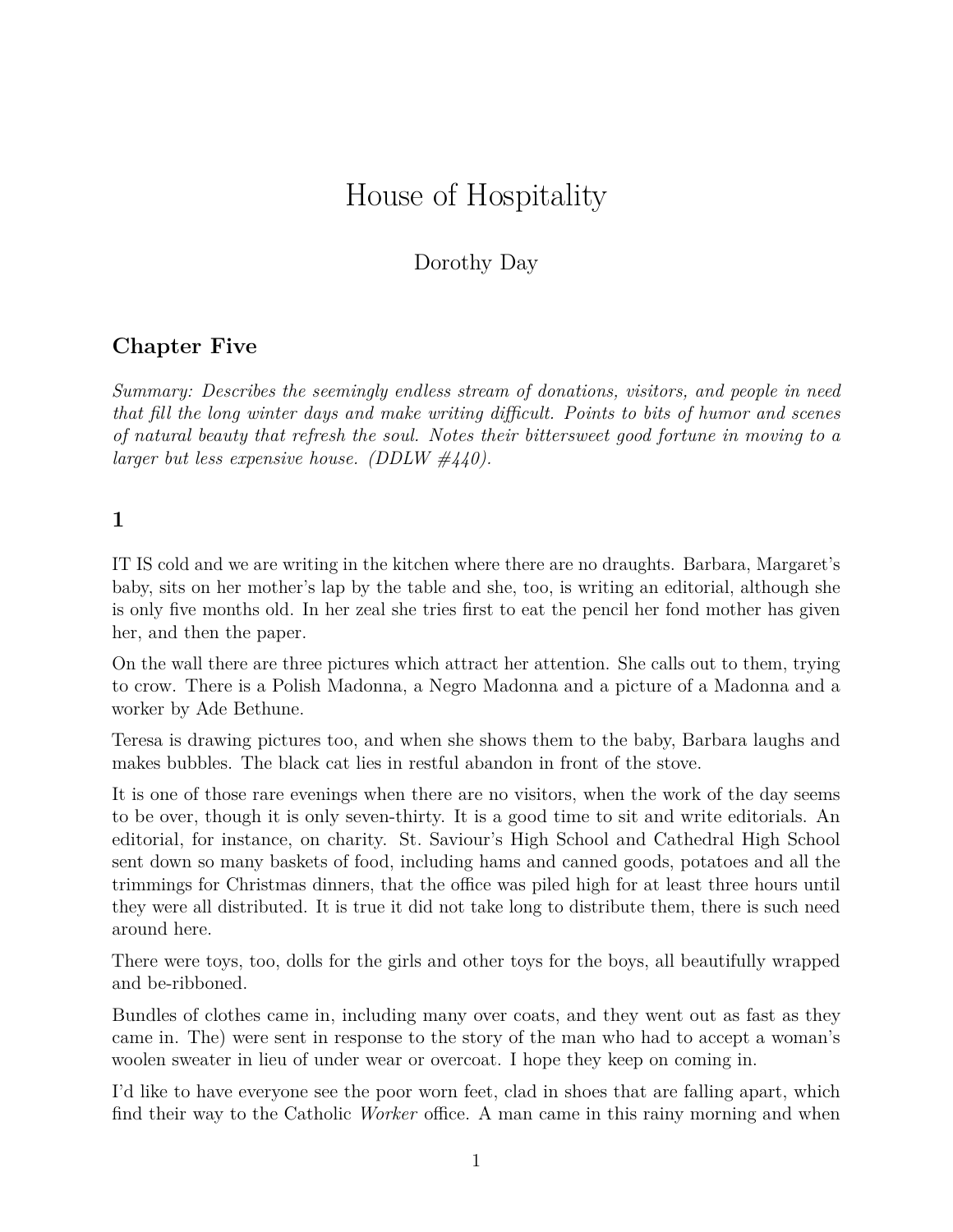he took off one dilapidated rag of footwear, his sock had huge holes in the heel and was soaking wet at that. We made him put on a dry sock before trying on the pair of shoes we found for him, and he changed diffidently, there under the eye of the Blessed Virgin on the bookcase, looking down from her shrine of Christmas greens. But his poor, red feet were clean. Most of the men and women who come in from the lodging houses and from the streets manage cleanliness, with the help of the public baths. I heard of one man who washed his underwear in the public baths and sat there as long as he could in that steam-laden, enervating atmosphere until it was not quite too wet to put on again. For the rest, it could dry on his skin. Not a pleasant thought in bitter weather. Many of the men do this, he said.

Our prayer for the new year is that the members may be "mutually careful one for another."

Teresa, who has been away to school this fall, was home for the holidays, perched like a little sparrow right at my elbow as I typed stories for the paper. She got a microscope set for Christmas and the best place to be engaging in scientific pursuits was usually right at the typewriter table by my side.

"Perhaps," she would murmur to herself, "there'll be bugs in the ice-box water . . . . Here is a slide with some of Tom's blood on it . . . it's not much good. . . . Don't you want to look at a butterfly scale? And don't forget to write in the paper that I went picketing with you on December 31st.... That's a hot one!

"Why don't you want me to say 'That's a hot one'? I like to say it . . . you won't let me say 'Come over and see me some time'–so I'm going to say 'That's a hot one.' "

Going on the ferry over to Staten Island to take Teresa back to St. Patrick's where she is going to school, the gulls stood out white against the gray sky. They swept and glided, swooping down into the water now and then after a fish. Their cries and the sound of the water as the boat churned through it were the only sounds in the winter stillness. Then there was the walk with Teresa up the country road, past a thicket of birches with the blue-green twilight sky behind them. To one side of the road was a field of yellow grass, bent by a soft wind. Alongside a path through the fields, there was a little brook gurgling cheerfully beneath the ice that caked it. There are still green things showing under the stubble, bits of wild carrot, the green of vines, even some wild geranium. And as the earth lost its color and darkened, there was still the radiance of a sunset flushing the sky.

#### **2**

The work continues back in the office until late in the evening. Visitors from Chicago, from Maryland, from New Hampshire, from Buffalo. A worker from one of the chain stores who tells us about his long day: he gets up at five-thirty to assist at early Mass, and he is never through with his work until seven-thirty in the evening. He wants to help us by distributing the papers on Sundays. . . . A man comes in from East Eleventh Street to tell us how the paper has reinforced his faith, and to bring us some clothes for those that are poorer than he, and he is poor enough. All day, starting at eight-thirty, there are the unemployed. They want underwear, shoes, coats, information about Home Relief. Or they just want to talk to us. There are the unemployed all day, and in the evening there are those who work and have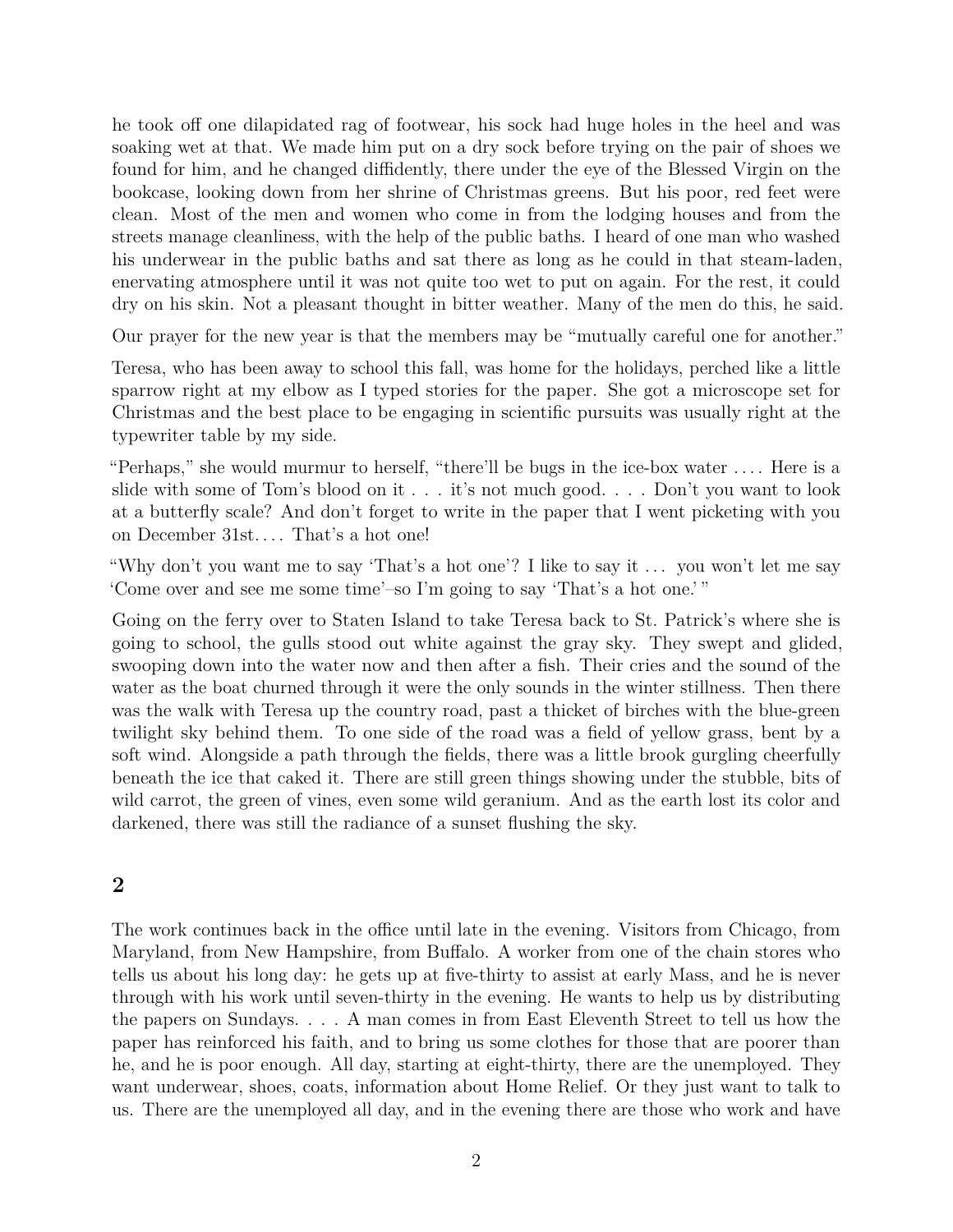no other time to come. So if the paper is rather disjointed and unfinished in its writing, it is because there is so much to do for twelve hours, and only a few of the left-over hours to write about the work and the thought behind the work.

As for our immediate assistants and co-workers–they continue faithfully in their voluntary co-operation. Two or three are always picketing, running errands, addressing envelopes, going to the postoffice, paying calls in the neighborhood, taking care of the needs of those who come in. The girls from the House of Hospitality helped us to picket the Mexican consulate on the feast of Our Lady of Guadalupe, and when they came in that morning to go with us to the high Mass which started the day's work, they told us how four of them said the rosary aloud together the night before for our persecuted fellow-workers in Mexico City.

During the month there was a call of distress from a man whose wife had just gone to the hospital to have her sixth child. His mother was to have taken care of the other five children, but the very next day she fell off a chair and broke her arm, so the little ones were left to the care of the nine-year-old eldest girl. The father found it impossible to get any help so an appeal was made to *The Catholic Worker.* One of the girls cooperating with us volunteered for the job and took charge of the little household. It meant ten days of good hard work, and one of the little ones, two years old, was ill. There was washing and ironing and cleaning to do, besides the marketing and cooking. A few of the afternoons some of the boys from the office went up to take care of the kids while she did the shopping. One of those who volunteered for this work was a seminarian on his vacation. He will make a good Franciscan, that boy. The girl had gone out on the job as an errand of mercy, not expecting any pay, but both the man and his wife insisted that she be paid and paid generously. She had been jobless for some time, so the money came in handy. The husband had been out of work for quite a time too, and money was hard earned in that big family, but it is the poor who are the most generous and the most appreciative. "I had not been able to find anyone to help us for love or money" he told us.

#### **3**

Someone wrote to us that he was always interested in hearing how the printing bill got paid-how we made out during the month. Well, this was a good month and, looking back to last Christmas when we were so poor that we had to skip our January edition, we praise the Lord and all His saints for the abundance this year. Christmas cards came to us enclosing money and little by little the bills were paid. The telephone was almost shut off but wasn't quite, the electric man came around to deprive us of light, but didn't (there had been an offering through the mail), there were a few meals of beans, and then a basket of food came in; and we were preparing to put off the January edition until late in the month when a generous check came in from a priest whom we would name except that we are afraid he would get sore, and so that bill was paid off and there was still twenty-five dollars in the bank.

This morning our dentist, who has been taking care of everybody for nothing for the last year, called up and said the marshal was on his doorstep, and miraculously enough there were twenty dollars for him. He had pulled a dozen teeth and filled another dozen and still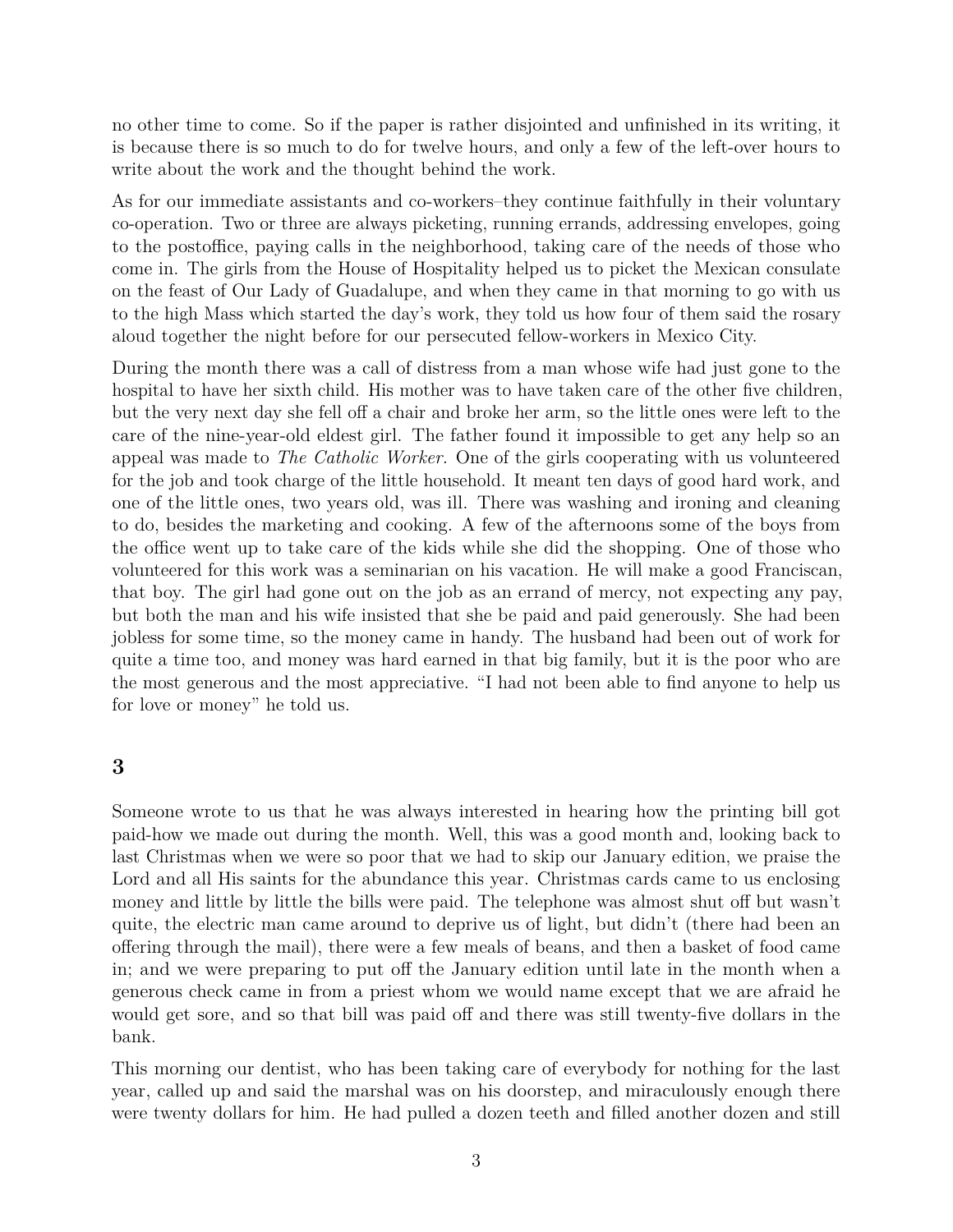he said his bill was only fifteen dollars. We gave him what we had, however, and we are sure that somehow or other there will be enough money to pay for the mailing of the paper. It's true that only seventy-five cents came in today, but God will supply our wants.

# **4**

It is just after midnight and I have been sitting in the outer office alone with two mad creatures with God in their hearts. All three of us tormented in our various ways–all three of us alone, so completely alone too. They were working at putting up the long table for Frank, the circulation manager, and all his assistants to work at. They had started at seven and it was a long, but beautifully efficient job. C.'s madness consists of going in for astrology–it is his passion and it must be regarded seriously. He is anxious to help us and he worked in the Harlem office, and now this big job, even paying for the lumber, and when I keep asking for an account he keeps putting me off. He is a young German and very solitary and inarticulate, except on the question of astrology.

The other, Bernard Adelson, I met when I spoke at Father Rothlauf's last year. He came down the next night and has been with us ever since, off and on, one time speaking in an inspired fashion of the Mystical Body, of other Christs, of the Psalms, quoting them in the Hebrew, and then going off into a perfect mania of persecution talk, holding his head and speaking of madness and death.

As I sit I am weeping. I have been torn recently by people, by things that happen. Surely we are, here in our community, made up of poor lost ones, the abandoned ones, the sick, the crazed and the solitary human beings whom Christ so loved and in whom I see, with a terrible anguish, the body of this death. And out in the streets wandering somewhere is Mr. Minas, solitary among a multitude, surrounded by us all day long, but not one of us save in his humanity, denying, not knowing–yet clinging to some dream, some ideal of beauty which he tries to express in the poetry which no one but he can read.

Catherine is tossing in her bed, unable to sleep, because of the wailing of cats in the back yard who act as though all the devils were in them–Catherine, too, with the misery of her illness hanging over her–with the uncertainty, the pain and the nerve-racking treatments she undergoes.

I have seen too much suffering recently. There is the girl Father Michael sent me to visit in Woonsocket, who suffers in her skeleton body the torments Christ suffered. But I cannot write about her; it is impossible to talk about these supernatural manifestations which are beyond my comprehension.

## **5**

This morning a young Socialist came to breakfast. (Usually as I come from Mass there is somebody waiting at the door to get in.) He had formerly been a Communist and now he is a Socialist. We spoke of the arguments as to the existence of God, especially the argument from conscience. The Communists have also absolute standards of right or wrong, regardless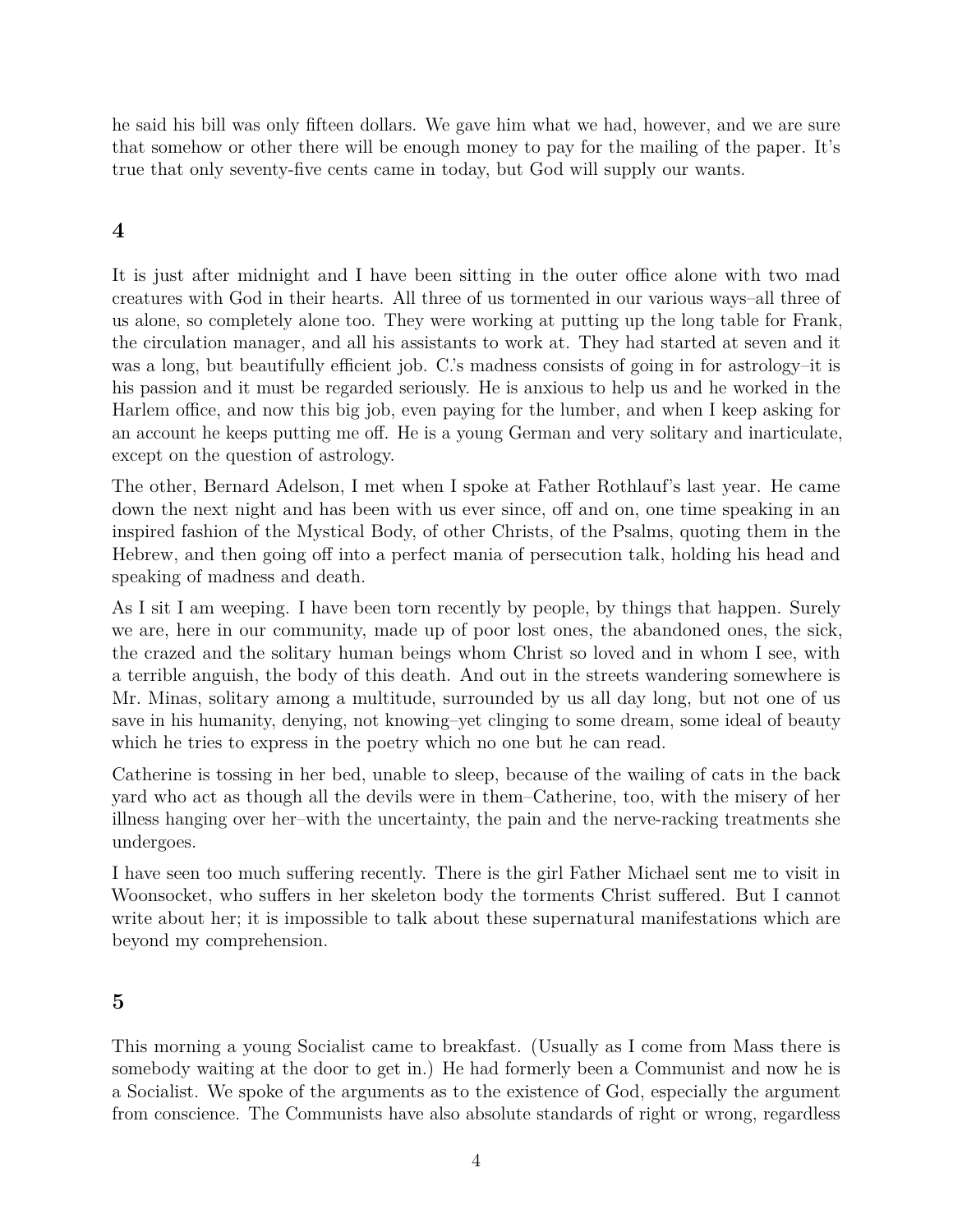of what they may say. Their practice of self-criticism proves this. From whom do those standards come? They would say from Karl Marx or Lenin, I suppose.

In the evening I attended a meeting where there was a young Catholic lawyer who had just returned from a visit to Mexico. He was enthusiastic about the public improvements in the State of Sonora, the playgrounds (there was one place just as good as Jones Beach!) and the roads, and I don't know what all, and the fact that the peons were earning two pesos a day on some of the plantations and the women could wear silk stockings!

Rodolpho Calles must have some good points, he said. This, in spite of the fact that not a church is open in the state and not a priest allowed! When I contemplate civilization which offers us silk stockings and playgrounds and electric ice boxes in return for the love of God, I begin to long for a good class war, with the civilizers lined up to be liquidated.

Franciscan spirit grows hereabouts. Last night Mr. Minas, who is devoted to our black cat, was discovered washing her chest with my washrag and drying her with my towel and then anointing her with a warming unguent for a bad cough! It is good I discovered him in the act. Then big Dan, our chief-of-staff on the streets of New York (he sells the paper, either on Fourteenth Street or in front of Macy's every day) took one of my blankets to cover the old horse who helps us deliver our Manhattan bundles of papers every month. He is a truly Catholic Worker horse, Dan says, and when they go up Fifth Avenue and pass St. Patrick's Cathedral, the horse genuflects!

Dan delivers the papers all over New York every month when the new issue comes out, and then during the month he sells. He likes to get next to some Communist who is selling the *Daily Worker,* and as the latter shouts "Read the \*Daily Worker,"\* Dan replies, "Read *The Catholic Worker* daily!"

Once he saw me coming and modified his shout to *"Catholic Worker\* romance on every page, read \*The Catholic Worker!"* He is huge and boisterous and friendly and has come to be known to everyone. We will never be able to find out how many thousands of subscriptions have come in through Big Dan and Stanley Vishnewsky, who have shared the street apostolate. Stanley writes besides, and has had articles accepted by both *America* and the *Commonweal,* and many of the little bits he has written for the CW have been reprinted in foreign papers. He has a distinct style and humor, a freshness that is rare.

Mary Sheehan has been a faithful saleswoman on Fourteenth Street too. One of her sallies was reported to me recently. A Communist passing by started cursing the Cardinal. "Why, he gets drunk every Saturday night with his housekeeper!" he said, hoping to get a rise out of Mary.

"And doesn't that just show how democratic he is," Mary retorted.

I went to the Cenacle at three this afternoon, going up on the bus through a heavy fog. The trees on the Drive were beautiful standing out so alone, the only things of beauty in a gray, dark world. I love such days; so much is hidden, and only single things like a tree or bush stand out. These are good days to walk in, not too cold, and if you go down by the docks at the foot of Twenty-third or Fourteenth or Tenth Street, the world seems to come to an end right there. There is a rare stillness only broken by the sound of the water washing against the piers. And when, as along Riverside Drive, you have the trees as well as the sense of the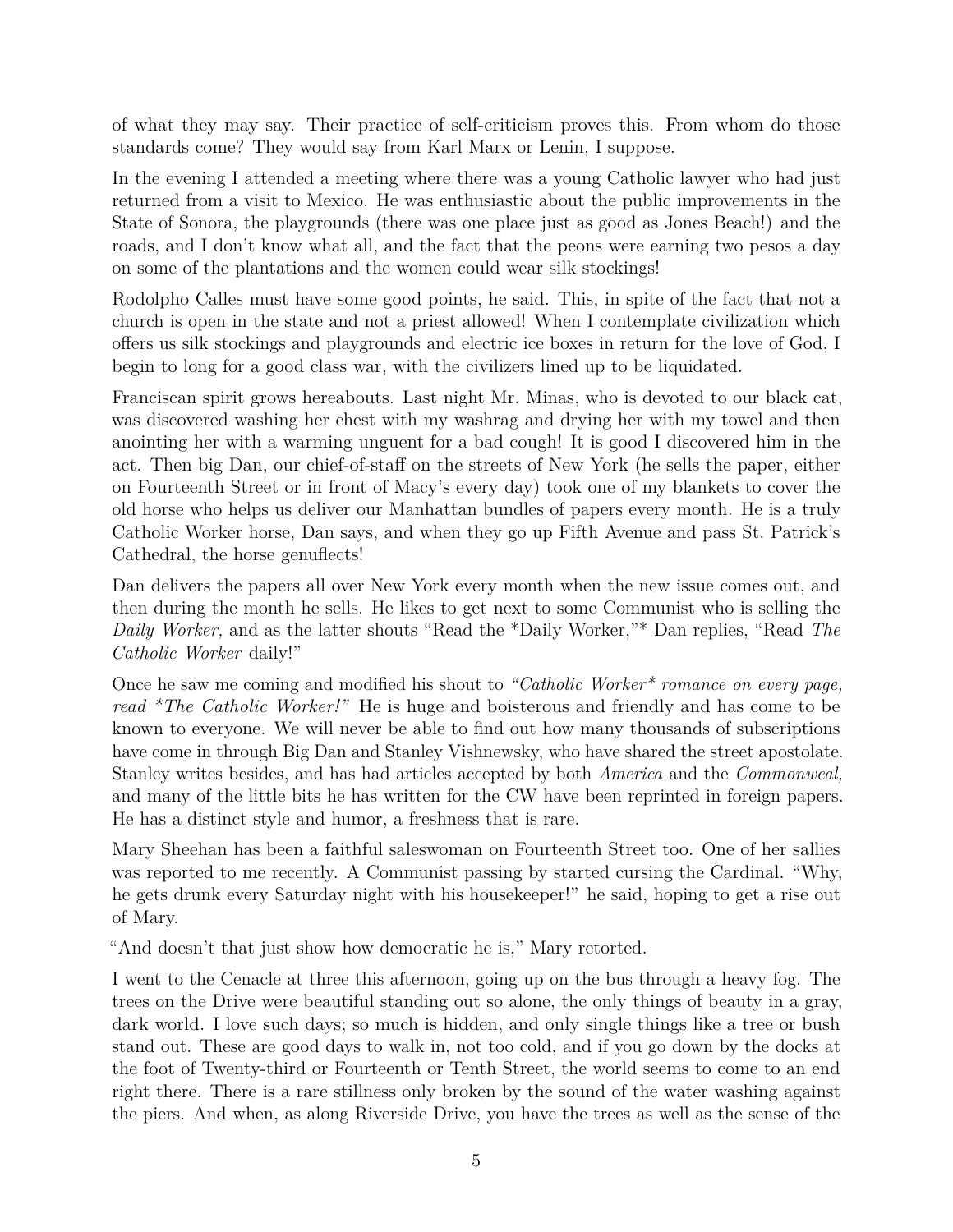water (if you do not have the sight of it) there is a poignant midwinter beauty, a very restful interlude in a crowded life.

A Franciscan missionary priest from China came in lot night–well after eleven–with Mr. Walsh, who is a pressman on one of the Hearst papers. Mr. Walsh has been one of our supporters for the last year and it is due to his efforts that many missionary priests in China have received copies of *The Catholic Worker.* He lived in China for some time himself and has a keen interest in the affairs over there.

There was good conversation for some hours and before Father Burtschy left he said that he would see to it that some of the writings of Peter Maurin were translated into Chinese for one of the two Catholic dailies. It was great to contemplate seeing Peter's Easy Essays in Chinese, but it was astounding to consider the fact that there are two Chinese Catholic dailies.

Other interesting visitors during the week were a Maltese Catholic who spoke glowingly of his devotion to St. Paul, and of the devotion of all those on the island from which he comes; and a former I.W.W. seaman who was converted to the Church some five or six Years ago.

The gray heavy cold of winter has closed in. Such bitter days the streets are deserted early in the evening except for a few people who scurry along, blown by or facing the wind, seeking shelter.

Every morning from eight o'clock on, men come to the office, pinched and blue with the cold, seeking clothes. Small shoes, cut here and there to make them bigger, trousers, patched or pleated, shrunken and stained by the weather. Someone is sending us a bag of oatmeal today, which means that we can continue to feed those who come to us, warm their insides, if we cannot warm their outsides with an additional garment.

#### **6**

We have moved from Fifteenth Street, and these last weeks have been so busy I could not write. It made me miserable to leave our garden, our East side where I have lived for so long. But one of the priests at St. Veronica's called our attention to a house in his parish which has twelve rooms so large that we can accommodate all our guests in the House of Hospitality in addition to the offices.

Dorothy and Tom will remain in their apartment on the East side, Frank and Loretta live uptown, but the rest of the crowd can live in the house, the men on the second floor and the women on the third. We will be crowded, but the rent will be cut in half. In addition to rent for the two married couples, we have been paying one hundred dollars a month for stores and the apartment for the women.

The young ones all like it, but I, who am fifteen years older and feel like the grandmother of the revolution, find it hard to be torn up by the roots like this. I lived at the place on Fifteenth Street before the paper started, I enjoyed the garden for four long summers. There I could have Teresa with me during her vacations. Now we have only a tiny hall bedroom to share with each other.